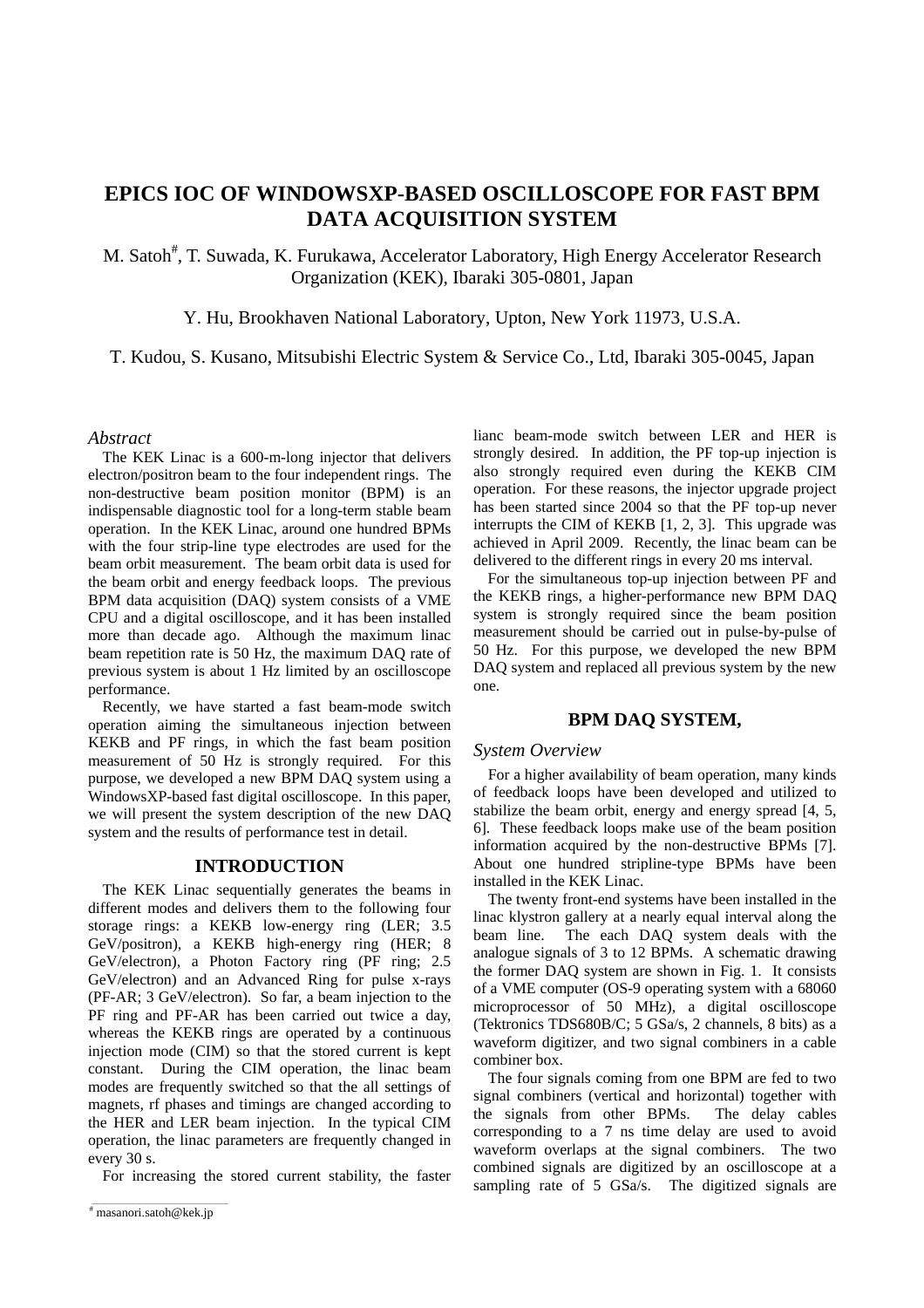

Figure 1: Schematic drawing of the previous BPM DAQ system.

analyzed by a VME CPU in order to deduce the beam parameters (beam charge, horizontal position, vertical position), taking into account the calibration coefficients.

The trigger pulse signals, which are synchronized with the linac beam, are provided to all DAQ systems at 0.7 Hz. These signals are used to start the data taking cycle of the each DAQ system. The trigger rate is limited by the GPIB communication throughput between the VME computer and the oscilloscope.

#### *New System*

We adopted a WindowsXP-based fast digital oscilloscope (Tektronix DPO7104; 10 GSa/s, 4 channels, 8 bits, CPU P4/3.4 GHz, Gigabit-Ethernet) as a new BPM DAQ system. Its photograph is shown in Fig. 2. In the new DAQ system, a VME computer and an old oscilloscope was replaced by a fast digital oscilloscope as shown in Fig. 3. In the new system, CH1/CH2 and CH3/CH4 are used for the low charge modes and the high charge mode, respectively since it is impossible to change the vertical scale of oscilloscope in every 50 Hz

Because the Experimental Physics and Industrial Control System (EPICS) has been utilized for the KEK



Figure 2: Photograph of the new BPM DAQ System.



Figure 3: Schematic drawing of the new BPM DAQ system.

Linac control system, we developed the EPICS Input/Output Controller (IOC) for the new DAQ system by using Microsoft Visual Studio 2005 C++ (MSVSC++), TekVisa and EPICS R3.14.8.2 libraries. The new DAQ software is running on the fast oscilloscope, and the each oscilloscope can work as EPICS IOC.

# **PERFORMANCE TEST**

## *Evaluation of DAQ Performance*

We evaluated the speed performance of waveform signal acquisition. The test software was also developed by MSVSC++, TekVisa and EPICS R3.14.8.2 environment. In this test, we changed the number of used oscilloscope channels from one to four and the waveform length from 1 k to 500 k data points independently. The test software was carried out on the oscilloscope. During all performance tests, the display update functionality of the oscilloscope was disabled for enhancing the performance of DAQ speed, and the rectangle shaped waveform of 15 MHz was used for an external trigger



Figure 4: DAQ performance of the fast digital oscilloscope.